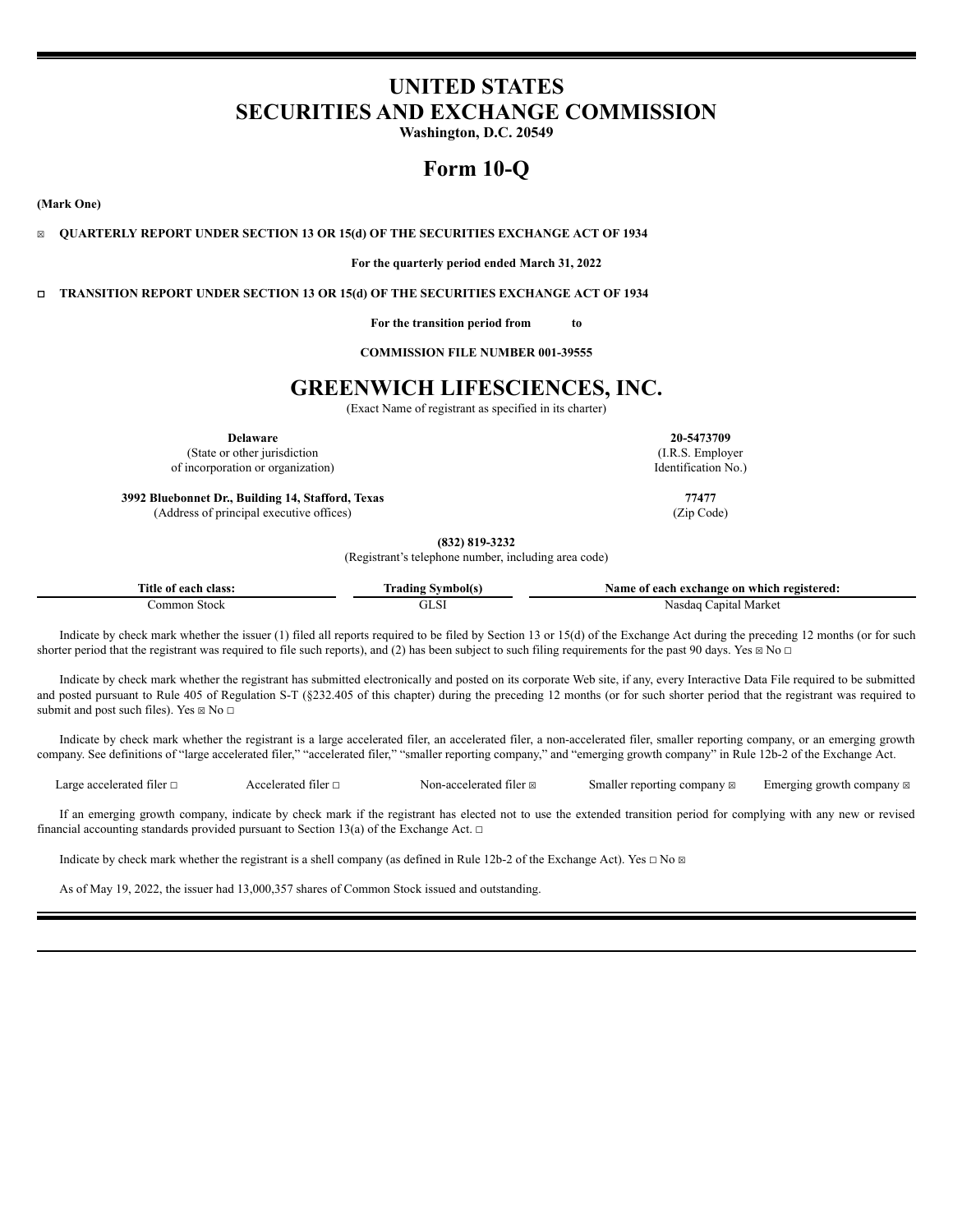# **GREENWICH LIFESCIENCES, INC.**

# **Table of Contents**

|                   |                                                                                                   | Page           |
|-------------------|---------------------------------------------------------------------------------------------------|----------------|
| <b>PART I</b>     | <b>FINANCIAL INFORMATION</b>                                                                      | $\mathcal{E}$  |
| Item 1.           | <b>Financial Statements (unaudited)</b>                                                           | $\overline{3}$ |
|                   | Balance Sheets as of March 31, 2022 (Unaudited) and December 31, 2021                             | 3              |
|                   | Statements of Operations for the Three Months Ended March 31, 2022 and 2021 (Unaudited)           | $\overline{4}$ |
|                   | Statements of Stockholders' Equity for the Three Months Ended March 31, 2022 and 2021 (Unaudited) | 5              |
|                   | Statements of Cash Flows for the Three Months Ended March 31, 2022 and 2021 (Unaudited)           | 6              |
|                   | <b>Notes to Financial Statements (Unaudited)</b>                                                  | $\tau$         |
| Item 2.           | Management's Discussion and Analysis of Financial Condition and Results of Operations             | 9              |
| Item 3.           | Quantitative and Qualitative Disclosures About Market Risk                                        | 11             |
| Item 4.           | <b>Controls and Procedures</b>                                                                    | 12             |
| <b>PART II</b>    | <b>OTHER INFORMATION</b>                                                                          | 12             |
| Item 1.           | <b>Legal Proceedings</b>                                                                          | 12             |
| Item 1A.          | <b>Risk Factors</b>                                                                               | 12             |
| Item 2.           | Unregistered Sales of Equity Securities and Use of Proceeds                                       | 12             |
| Item 3.           | <b>Defaults Upon Senior Securities</b>                                                            | 12             |
| Item 4.           | <b>Mine Safety Disclosures</b>                                                                    | 12             |
| Item 5.           | Other Information                                                                                 | 12             |
| Item 6:           | <b>Exhibits</b>                                                                                   | 13             |
| <b>SIGNATURES</b> |                                                                                                   | 14             |
|                   | $-2-$                                                                                             |                |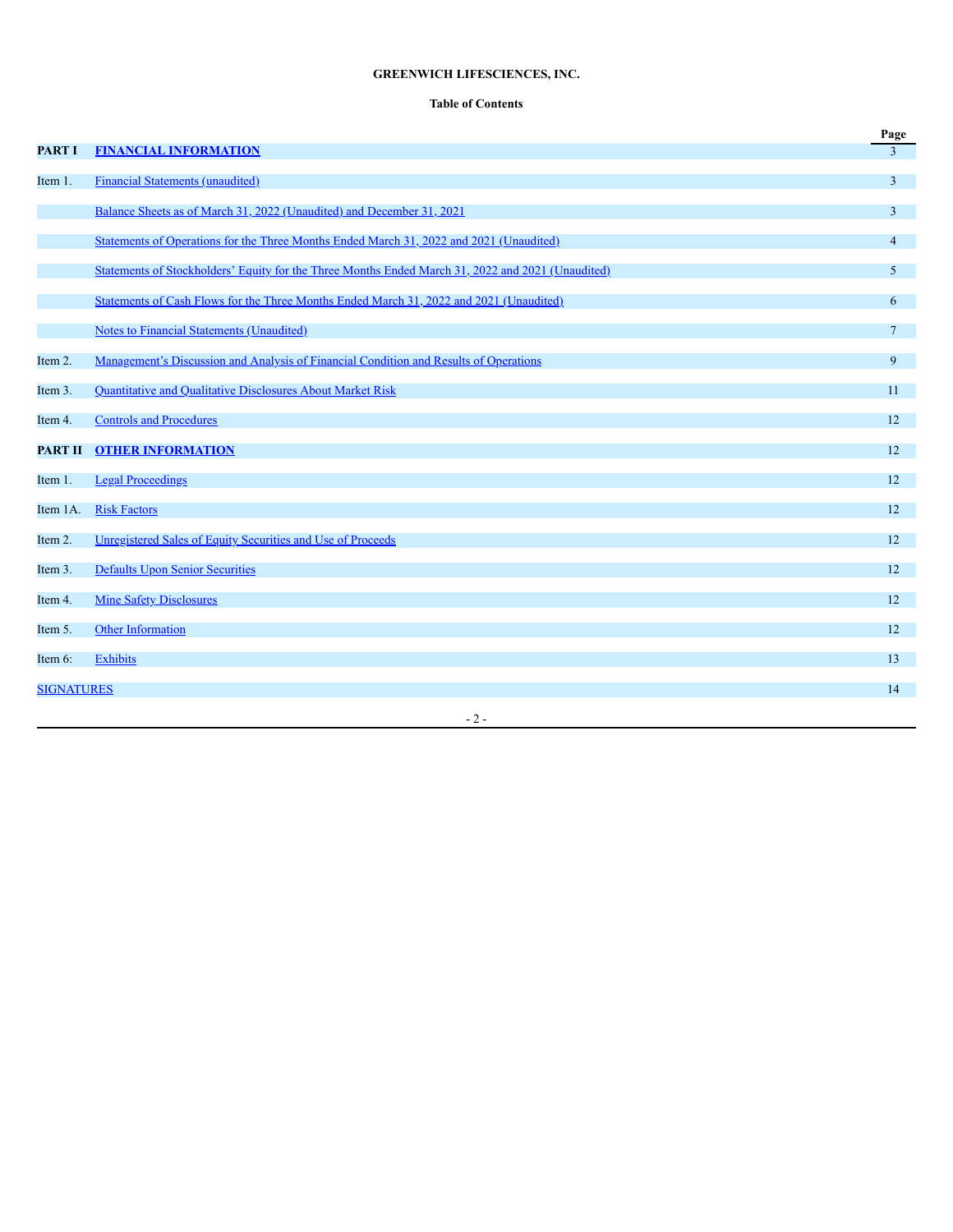# **PART I. FINANCIAL INFORMATION**

# <span id="page-2-2"></span><span id="page-2-1"></span><span id="page-2-0"></span>**ITEM 1. FINANCIAL STATEMENTS**

### **GREENWICH LIFESCIENCES, INC. BALANCE SHEETS AS OF MARCH 31, 2022 AND DECEMBER 31, 2021 (UNAUDITED)**

| March 31, 2022                                                                                                                                                             |               |                | December 31, 2021 |                |
|----------------------------------------------------------------------------------------------------------------------------------------------------------------------------|---------------|----------------|-------------------|----------------|
| Assets                                                                                                                                                                     |               |                |                   |                |
| Current assets                                                                                                                                                             |               |                |                   |                |
| Cash                                                                                                                                                                       | $\mathbf{\$}$ | 19,743,096     | $\mathbb{S}$      | 27,204,269     |
| Acquired patents, net                                                                                                                                                      |               | 11,712         |                   | 12,615         |
| <b>Total assets</b>                                                                                                                                                        |               | 19,754,808     |                   | 27,216,884     |
| Liabilities and stockholders' equity                                                                                                                                       |               |                |                   |                |
| Current liabilities                                                                                                                                                        |               |                |                   |                |
| Accounts payable & accrued interest                                                                                                                                        | $\mathbf{s}$  | 220,845        | $\mathbb{S}$      | 220,845        |
| Unreimbursed expenses                                                                                                                                                      |               | 20,323         |                   | 164,327        |
| <b>Total current liabilities</b>                                                                                                                                           |               | 241,168        |                   | 385,172        |
| <b>Total liabilities</b>                                                                                                                                                   |               | 241,168        |                   | 385,172        |
| Stockholders' equity                                                                                                                                                       |               |                |                   |                |
| Common stock, \$0.001 par value; 100,000,000 shares authorized;<br>$12,951,453$ and $13,147,829$ shares issued and outstanding as of March 31, 2022 and December 31, 2021, |               |                |                   |                |
| respectively                                                                                                                                                               |               | 12,952         |                   | 13,148         |
| Additional paid-in capital                                                                                                                                                 |               | 55, 117, 845   |                   | 60,466,093     |
| Accumulated deficit                                                                                                                                                        |               | (35, 617, 157) |                   | (33, 647, 529) |
| Total stockholders' equity                                                                                                                                                 |               | 19,513,640     |                   | 26,831,712     |
| Total liabilities and stockholders' equity                                                                                                                                 |               | 19,754,808     |                   | 27,216,884     |

See accompanying notes to unaudited financial statements.

- 3 -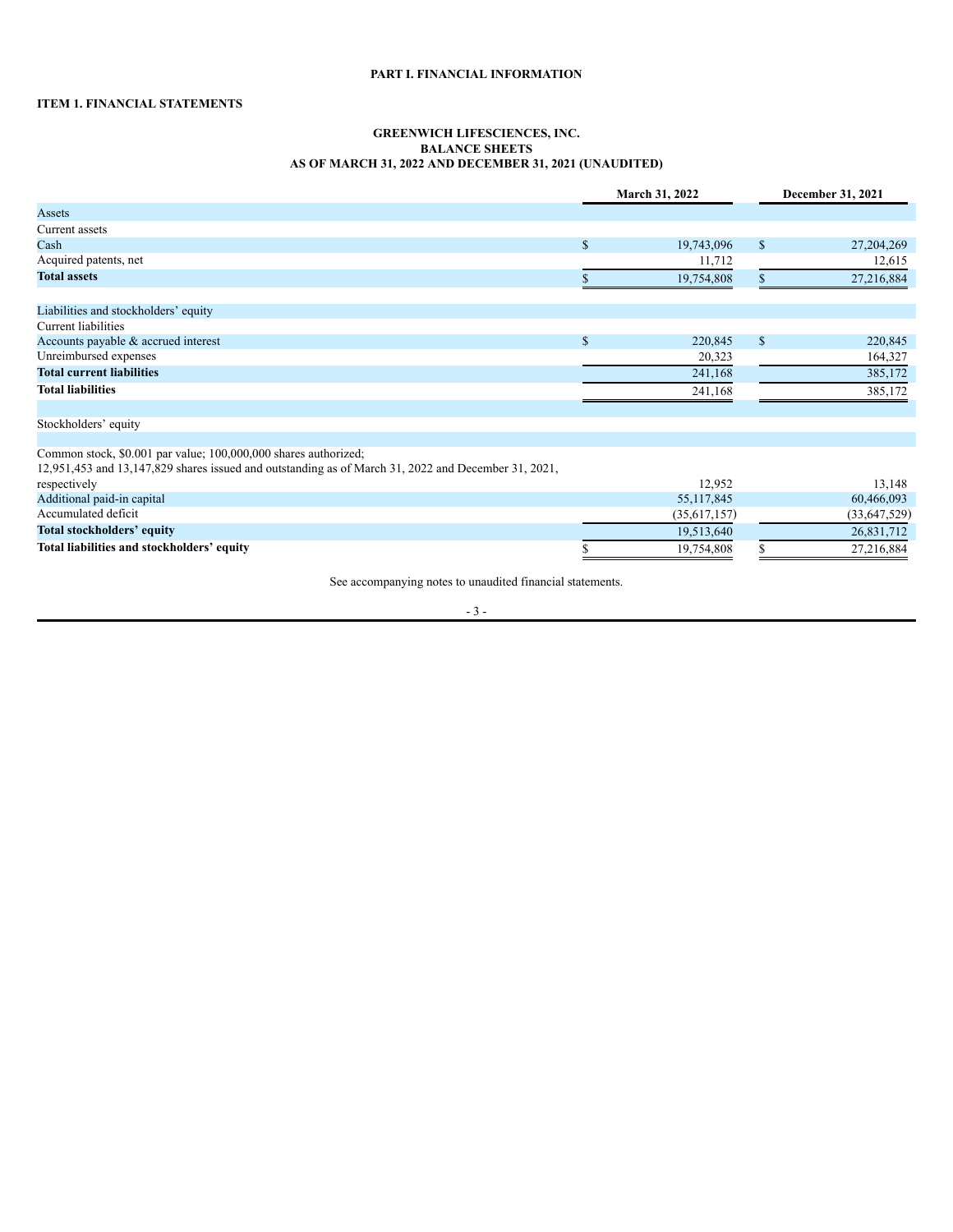# **GREENWICH LIFESCIENCES, INC. STATEMENTS OF OPERATIONS FOR THE THREE MONTHS ENDED MARCH 31, 2022 AND 2021 (UNAUDITED)**

<span id="page-3-0"></span>

|                                                               | <b>Three Months Ended March 31,</b> |               |            |  |
|---------------------------------------------------------------|-------------------------------------|---------------|------------|--|
|                                                               | 2022                                |               | 2021       |  |
| Revenue                                                       |                                     |               |            |  |
| Operating expenses                                            |                                     |               |            |  |
| Research and development                                      | 1,660,821                           |               | 281,977    |  |
| General and administrative                                    | 328,382                             |               | 318,629    |  |
| <b>Total operating expenses</b>                               | 1,989,203                           |               | 600,606    |  |
| Loss from operations                                          | (1,989,203)                         |               | (600, 606) |  |
| Interest income                                               | 19,575                              |               | 3,598      |  |
| Net loss                                                      | (1,969,628)                         |               | (597,008)  |  |
| Per share information:                                        |                                     |               |            |  |
| Net loss per common share, basic and diluted                  | (0.15)                              | <sup>\$</sup> | (0.05)     |  |
| Weighted average common shares outstanding, basic and diluted | 13,063,710                          |               | 12.800.667 |  |

See accompanying notes to unaudited financial statements.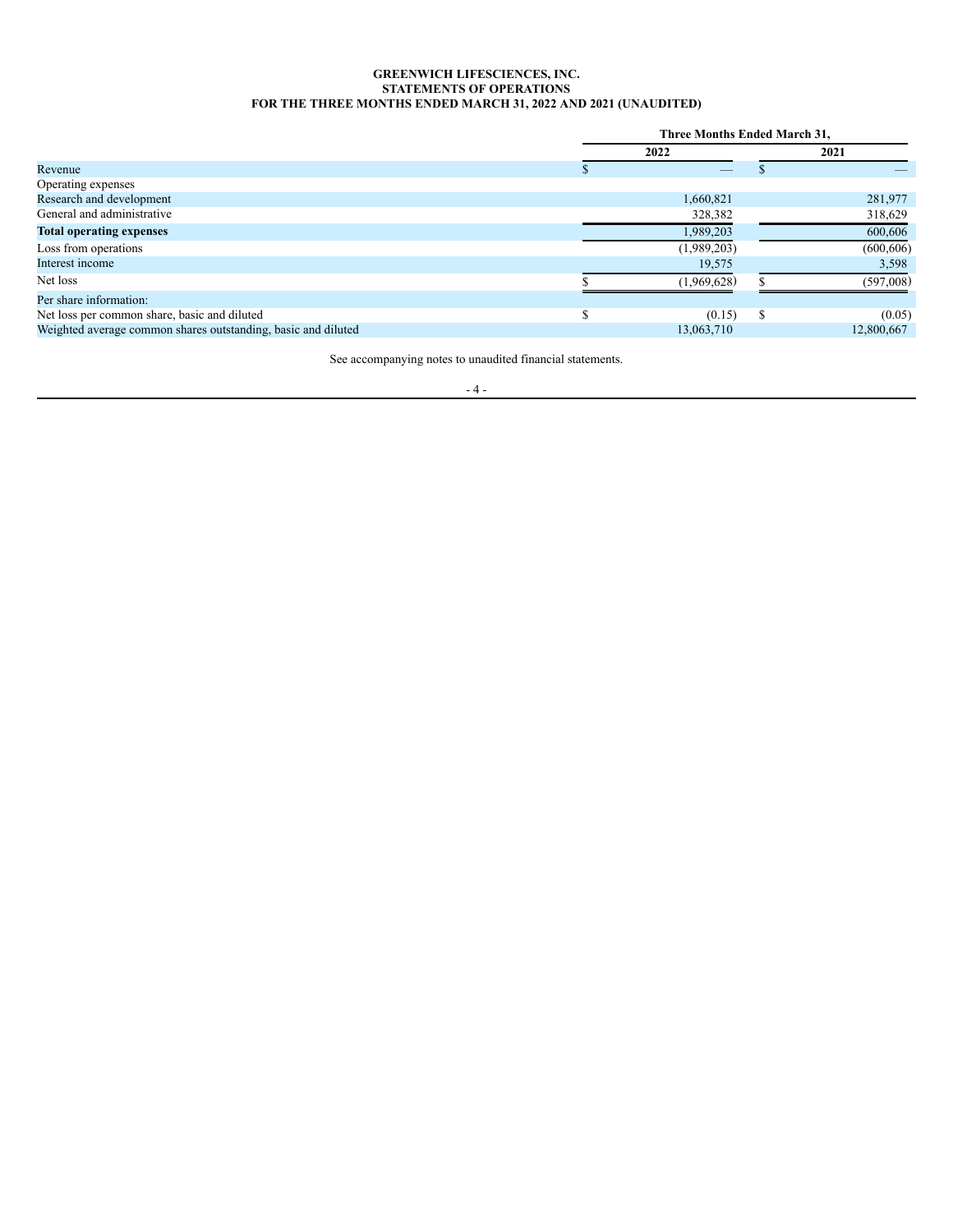#### **GREENWICH LIFESCIENCES, INC. STATEMENTS OF STOCKHOLDERS' EQUITY FOR THE THREE MONTHS ENDED MARCH 31, 2022 AND 2021 (UNAUDITED)**

<span id="page-4-0"></span>

|                                                                                          | <b>Common Stock</b> |               | <b>Preferred Stock</b> |               | <b>Additional</b>  |                        | Total                   |
|------------------------------------------------------------------------------------------|---------------------|---------------|------------------------|---------------|--------------------|------------------------|-------------------------|
|                                                                                          | <b>Shares</b>       | Par<br>Amount | <b>Shares</b>          | Par<br>Amount | Paid-in<br>Capital | Accumulated<br>Deficit | Stockholders'<br>Equity |
| Balances, December 31, 2020                                                              | 12,703,541          | 12,704        |                        |               | 56,695,359         | (29,076,953)           | 27,631,110              |
| Stock-based compensation                                                                 | 73,356              | 73            |                        |               | 164,978            |                        | 165,051                 |
| Exercise of common stock from Green Shoe of follow-on offering, net of<br>offering costs | 70,000              | 70            |                        |               | 2,547,930          | —                      | 2,548,000               |
| Net loss                                                                                 |                     |               |                        |               |                    | (597,008)              | (597,008)               |
| Balances, March 31, 2021                                                                 | 12,846,897          | 12,847        |                        |               | 59,408,267         | (29,673,961)           | 29,747,153              |
| Balances, December 31, 2021                                                              | 13.147.829          | 13,148        | —                      |               | 60.466.093         | (33,647,529)           | 26,831,712              |
| Stock-based compensation                                                                 | 73,452              | 74            | _                      |               | 165.193            |                        | 165,267                 |
| Repurchase of common stock via stock buy back program, net of costs                      | (269.828)           | (270)         |                        |               | (5,513,441)        |                        | (5,513,711)             |
| Net loss                                                                                 |                     |               |                        |               |                    | (1,969,628)            | (1,969,628)             |
| Balances, March 31, 2022                                                                 | 12,951,453          | 12,952        |                        |               | 55,117,845         | (35,617,157)           | 19,513,640              |

See accompanying notes to unaudited financial statements.

- 5 -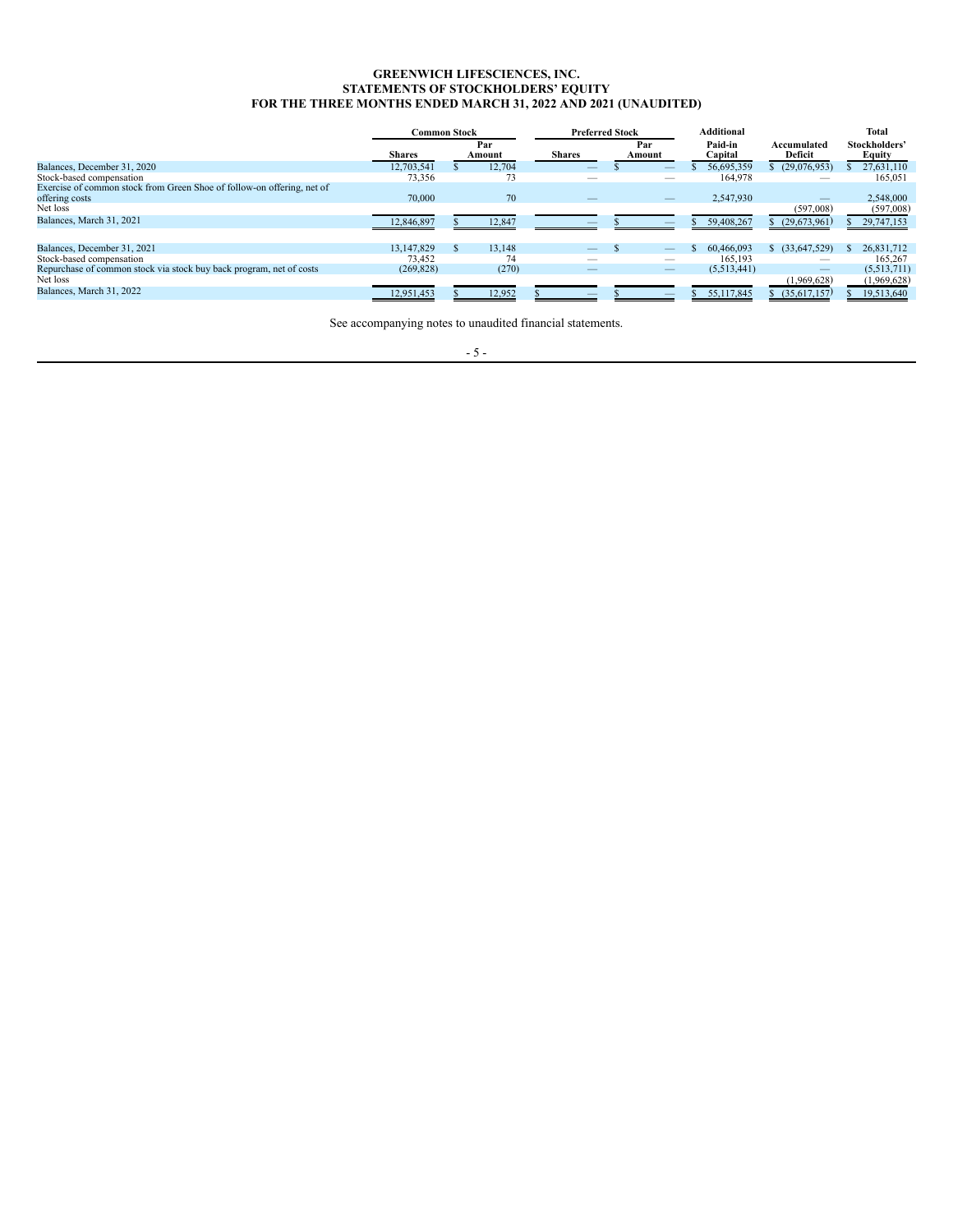# **GREENWICH LIFESCIENCES, INC. STATEMENTS OF CASH FLOWS FOR THE THREE MONTHS ENDED MARCH 31, 2022 AND 2021 (UNAUDITED)**

<span id="page-5-0"></span>

|                                                                                      |   | <b>Three Months Ended</b><br>March 31, |   |            |  |
|--------------------------------------------------------------------------------------|---|----------------------------------------|---|------------|--|
|                                                                                      |   | 2022                                   |   | 2021       |  |
| Operating activities:                                                                |   |                                        |   |            |  |
| Net loss                                                                             | S | (1,969,628)                            | S | (597,008)  |  |
| Adjustments required to reconcile net loss to net cash used in operating activities: |   |                                        |   |            |  |
| Amortization                                                                         |   | 903                                    |   | 903        |  |
| Stock-based compensation                                                             |   | 165,267                                |   | 165,051    |  |
| Changes in operating assets and liabilities:                                         |   |                                        |   |            |  |
| Accounts payable                                                                     |   |                                        |   | (120,000)  |  |
| Accrued interest                                                                     |   |                                        |   | 18,303     |  |
| Unreimbursed expenses (accrued)                                                      |   | (144,004)                              |   | 4,481      |  |
| Net cash used in operating activities                                                |   | (1,947,462)                            |   | (528, 270) |  |
| Financing activities:                                                                |   |                                        |   |            |  |
| Proceeds from sale of common stock                                                   |   |                                        |   | 2,548,000  |  |
| Repurchase of common stock via stock buy back program, net of costs                  |   | (5,513,711)                            |   |            |  |
| Repayment to related party/shareholder                                               |   |                                        |   | (275, 154) |  |
| Net cash provided by (used in) financing activities                                  |   | (5,513,711)                            |   | 2,272,846  |  |
| Net increase (decrease) in cash                                                      |   | (7, 461, 173)                          |   | 1,744,576  |  |
| Cash, beginning of period                                                            |   | 27, 204, 269                           |   | 28,660,375 |  |
| Cash, end of period                                                                  |   | 19,743,096                             |   | 30,404,951 |  |

See accompanying notes to unaudited financial statements.

- 6 -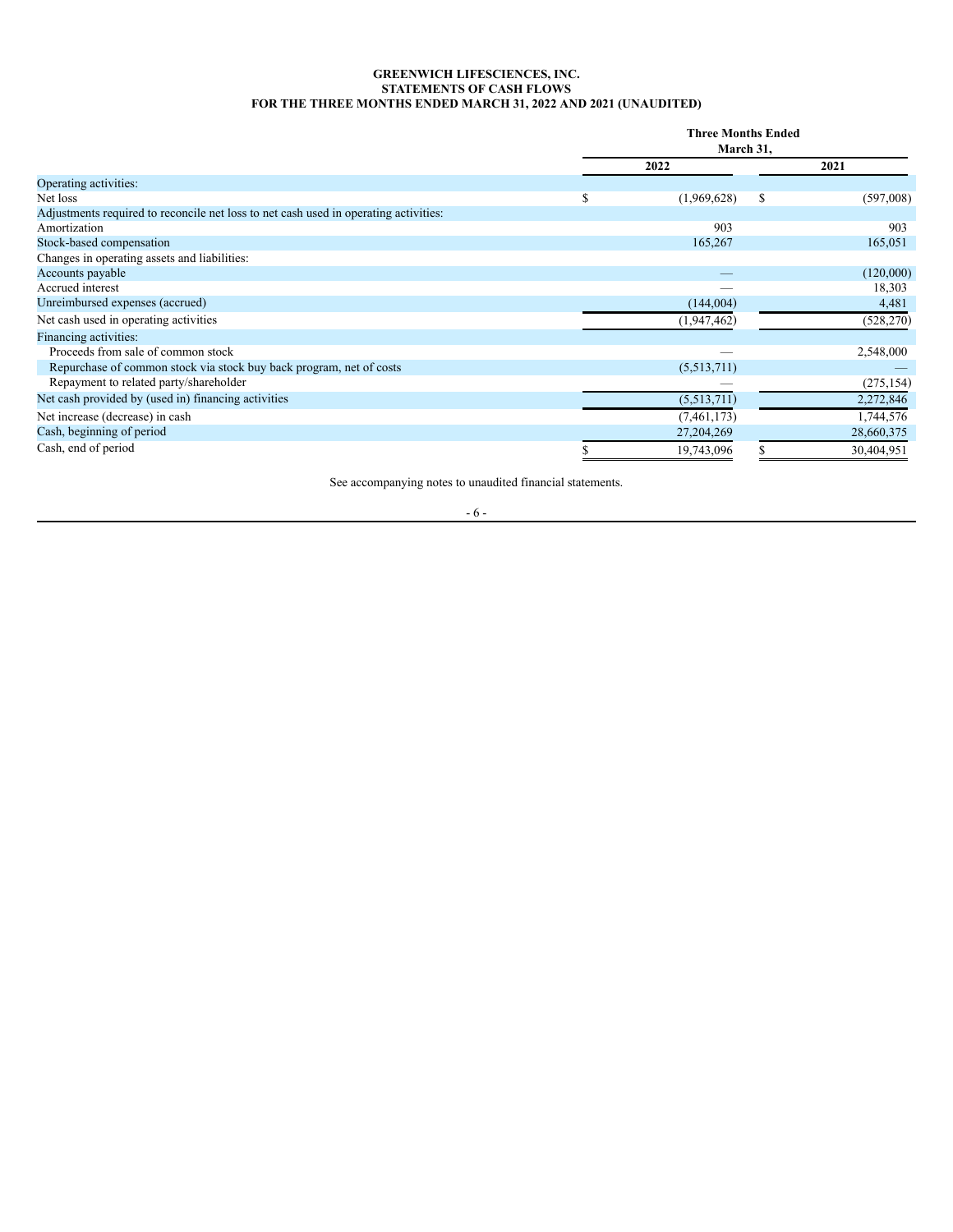#### **GREENWICH LIFESCIENCES, INC. NOTES TO FINANCIAL STATEMENTS (UNAUDITED)**

# <span id="page-6-0"></span>**1. Organization and Description of the Business**

Greenwich LifeSciences, Inc. (the "Company") was incorporated in the state of Delaware in 2006 under the name Norwell, Inc. In March 2018, Norwell, Inc. changed its name to Greenwich LifeSciences, Inc. The Company is developing a breast cancer immunotherapy focused on preventing the recurrence of breast cancer following surgery.

#### **2. Significant Accounting Policies**

### *Basis of Presentation*

The accompanying unaudited interim financial statements of the Company have been prepared in accordance with accounting principles generally accepted in the United States of America and the rules of the Securities and Exchange Commission and should be read in conjunction with the audited financial statements and notes thereto of the Company contained elsewhere herein.

In the opinion of management, all adjustments, consisting of normal recurring adjustments, necessary for a fair presentation of financial position and the results of operations for the interim periods presented have been reflected herein. The results of operations for the interim periods are not necessarily indicative of the results to be expected for the full year. Notes to the financial statements that would substantially duplicate the disclosures contained in the audited financial statements of the Company for the years ended December 31, 2021 and 2020 as reported in the Company's Form 10-K have been omitted.

#### *Basic and Diluted Loss per Share*

As of March 31, 2022 and 2021, the Company had common stock equivalents related to warrants outstanding to acquire 20,174 and 100,870 shares of the Company's common stock, respectively.

As of March 31, 2022 and 2021, the Company has no common stock equivalents related to convertible preferred stock issued and outstanding.

The following table sets forth the computation of basic and diluted net loss per common share for the periods indicated:

|                                                               |      | <b>Three Months Ended</b><br>March 31. |  |            |
|---------------------------------------------------------------|------|----------------------------------------|--|------------|
|                                                               | 2022 |                                        |  | 2021       |
| Basic and diluted net loss per share calculation:             |      |                                        |  |            |
| Net loss, basic                                               |      | (1,969,628)                            |  | (597,008)  |
| Change in fair value of warrants                              |      |                                        |  |            |
| Net loss, diluted                                             |      | (1,969,628)                            |  | (597,008)  |
| Weighted average common shares outstanding, basic and diluted |      | 13,063,710                             |  | 12,800,667 |
| Net loss per common share, basic and diluted                  |      | (0.15)                                 |  | (0.05)     |

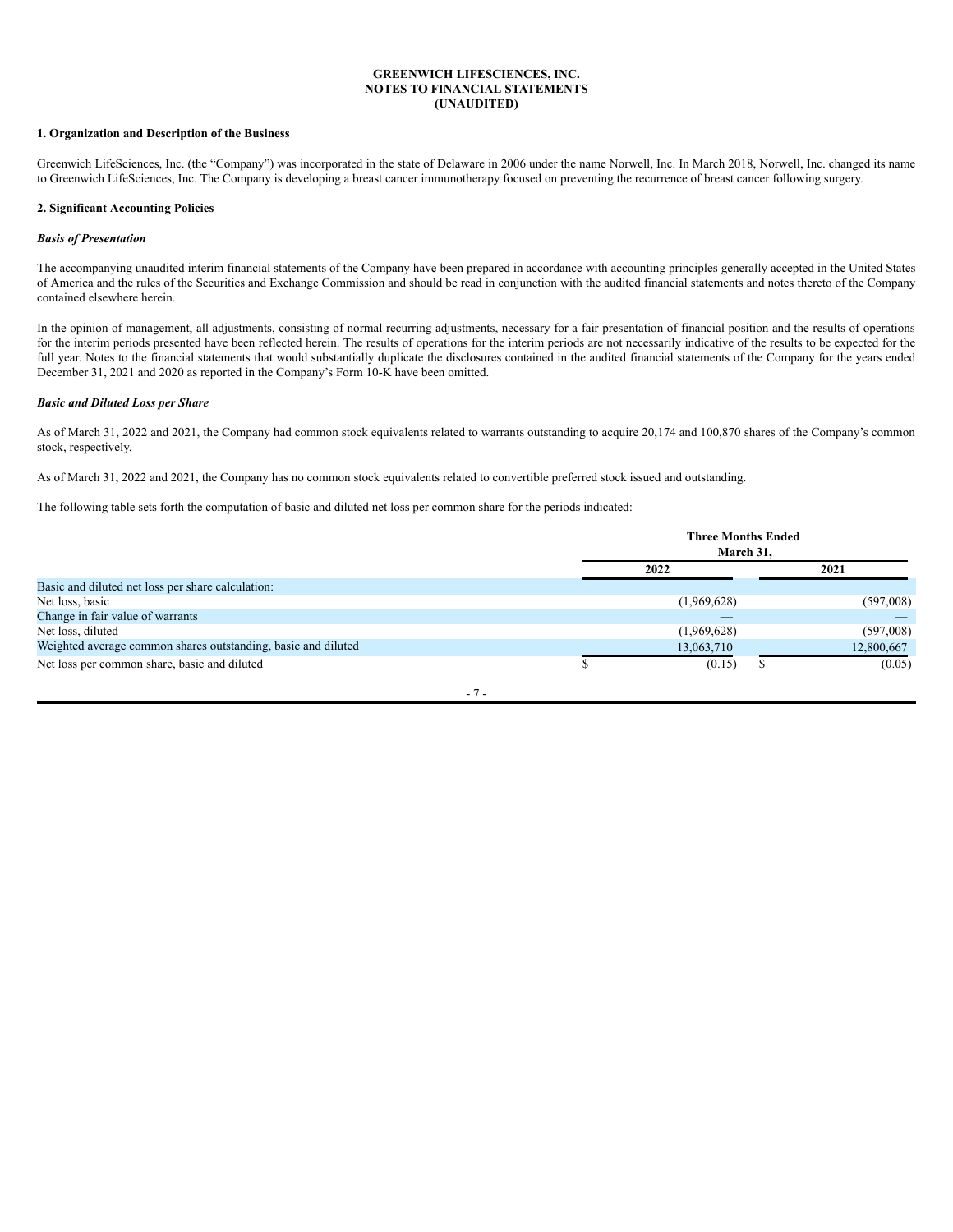#### **3. Related Party Transactions**

Unreimbursed expenses have been accrued and incurred by management, which total \$20,323 as of March 31, 2022 and \$164,327 as of December 31, 2021.

#### **4. Commitments and Contingencies**

#### *License Obligation, Legal Expenses, and Manufacturing Agreements*

The Company entered into an exclusive license agreement with The Henry M. Jackson Foundation ("HJF") in April 2009, as amended, pursuant to which it acquired exclusive marketing rights to GP2, the Company's product candidate. In consideration for such licensed rights, the Company issued HJF 202,619 shares of the Company's common stock valued at \$0.267 per share, which is amortized over 15 years at \$3,607 per year. Pursuant to the exclusive license agreement, the Company is required to pay an annual maintenance fee, milestone payments and royalty payments based on sales of GP2 and to reimburse HJF for patent expenses related to GP2. The Company currently depends on third-party contract manufacturers for all required raw materials, active pharmaceutical ingredients, and finished product candidate for the Company's clinical trials.

Accounts payable includes accrued interest obligations to HJF which total \$220,845 as of March 31, 2022 and December 31, 2021.

#### *Legal Proceedings*

From time to time, the Company may be involved in disputes, including litigation, relating to claims arising out of operations in the normal course of business. Any of these claims could subject the Company to costly legal expenses and, while management generally believes that there will be adequate insurance to cover different liabilities at such time the Company becomes a public company and commences clinical trials, the Company's future insurance carriers may deny coverage or policy limits may be inadequate to fully satisfy any damage awards or settlements. If this were to happen, the payment of any such awards could have a material adverse effect on the results of operations and financial position. Additionally, any such claims, whether or not successful, could damage the Company's reputation and business. The Company is currently not a party to any legal proceedings, the adverse outcome of which, in management's opinion, individually or in the aggregate, could have a material adverse effect on our results of operations or financial position.

#### **5. Stockholders' Equity**

As of March 31, 2022, 746,469 shares of the 908,242 shares of the common stock grant had vested at approximately \$1,679,555 value and 161,773 shares remain unvested and unrecognized at approximately \$363,989 value. An aggregate of 73,452 shares of common stock were vested at approximately \$165,267 value in January, February, and March 2022 in consideration for services rendered.

On January 23, 2022, the Board of Directors authorized the Company's management to implement a stock repurchase program for up to \$10 million of the Company's common stock at any time. The term of the Board of Directors authorization of the repurchase program is until March 31, 2023. The repurchase program may be suspended or discontinued at any time and will be funded using the Company's working capital. As of March 15, 2022, approximately 269,828 shares of the Company's common stock has been repurchased and cancelled at an aggregate purchase price, including all transactions costs, of approximately \$5,513,711.

On March 15, 2022, the Board of Directors indefinitely suspended the Company's stock repurchase program.

On January 23, 2022, the Board of Directors extended the lock-up of the shares owned by the Company's directors, officers, and existing pre-IPO investors to March 24, 2023 (30 months from date of the Company's IPO) from March 24, 2022 (18 months from date of the Company's IPO). During this period, current officers, directors and certain shareholders will not be able to sell their shares of the Company's common stock unless otherwise modified by the Board of Directors.

#### *Warrants*

At March 31, 2022, outstanding warrants to purchase shares of common stock accounted for as equity or liabilities were as follows with an aggregate intrinsic value as of March 31, 2022 of \$250,813 based on the March 31, 2022 closing share price of \$19.62:

| <b>Shares Underlying</b><br>Outstanding<br>Warrants | Exercise<br>Price <sup>(1)</sup> | <b>Expiration</b><br>$Date^{(1)}$ |
|-----------------------------------------------------|----------------------------------|-----------------------------------|
|                                                     |                                  |                                   |
| 20,174                                              | 7.1875                           | September 24, 2025                |
| 20,174                                              |                                  |                                   |

(1) The warrants are exercisable at any time and from time to time, in whole or in part, during a period commencing March 24, 2021 and expiring September 24, 2025. The exercise price of the warrants is \$7.1875 per share or \$6.9718 per share if the warrants are exercised for cash within the first six months of the period in which they are exercisable.

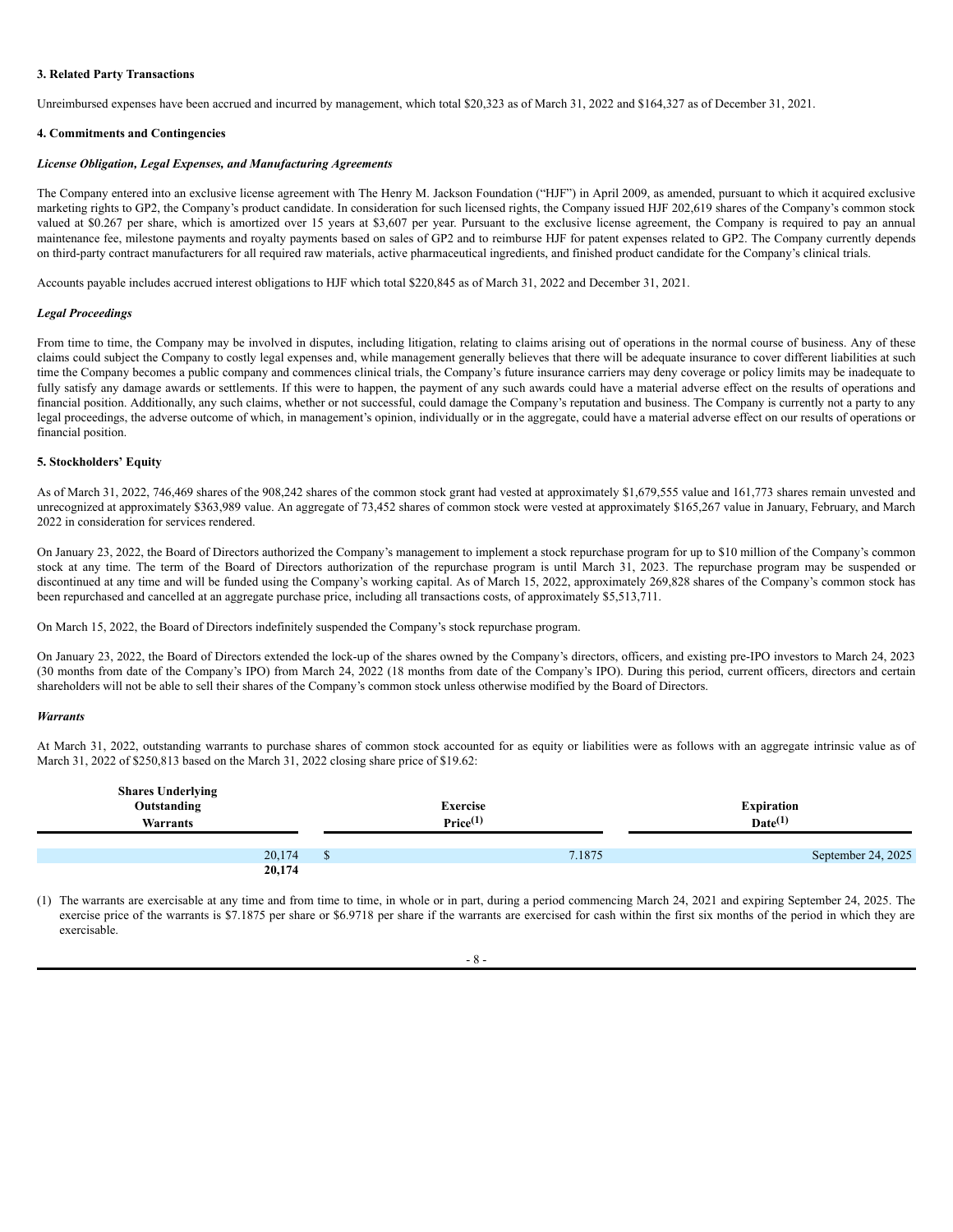#### <span id="page-8-0"></span>**ITEM 2. MANAGEMENT'S DISCUSSION AND ANALYSIS OF FINANCIAL CONDITION AND RESULTS OF OPERATIONS**

#### **Forward-Looking Statements**

This Quarterly Report on Form 10-Q includes forward-looking statements within the meaning of Section 27A of the Securities Act of 1933, as amended (the "Securities Act") and Section 21E of the Securities Exchange Act of 1934, as amended (the "Exchange Act"). All statements other than statements of historical facts contained in this Quarterly Report, including statements regarding the future financial position, business strategy and plans and objectives of management for future operations, are forward-looking statements. The words "believe," "may," "will," "estimate," "continue," "anticipate," "intend," "should," "plan," "expect," and similar expressions, as they relate to us, are intended to identify forward-looking statements. We have based these forward-looking statements largely on current expectations and projections about future events and financial trends that we believe may affect our financial condition, results of operations, business strategy and financial needs. These forward-looking statements are subject to a number of risks, uncertainties and assumptions.

In addition, our business and financial performance may be affected by the factors that are discussed under "Risk Factors" in the Annual Report on Form 10-K for the year ended December 31, 2021, filed on March 21, 2022. Moreover, we operate in a very competitive and rapidly changing environment. New risk factors emerge from time to time and it is not possible for us to predict all risk factors, nor can we assess the impact of all factors on our business or the extent to which any factor, or combination of factors, may cause actual results to differ materially from those contained in any forward-looking statements.

You should not rely upon forward-looking statements as predictions of future events. We cannot assure you that the events and circumstances reflected in the forwardlooking statements will be achieved or occur. Although we believe that the expectations reflected in the forward-looking statements are reasonable, we cannot guarantee future results, levels of activity, performance or achievements.

The following discussion and analysis is qualified in its entirety by, and should be read in conjunction with, the more detailed information set forth in the financial statements and the notes thereto appearing elsewhere in this Quarterly Report on Form 10-Q. This discussion should not be construed to imply that the results discussed herein will necessarily continue into the future, or that any conclusion reached herein will necessarily be indicative of actual operating results in the future. Such discussion represents only the best present assessment of our management.

#### **Overview**

We are a clinical-stage biopharmaceutical company focused on the development of GP2, an immunotherapy to prevent breast cancer recurrences in patients who have previously undergone surgery. GP2 is a 9 amino acid transmembrane peptide of the HER2/*neu* protein, a cell surface receptor protein that is expressed in a variety of common cancers, including expression in 75% of breast cancers at low  $(1+)$ , intermediate  $(2+)$ , and high  $(3+$  or over-expressor) levels. The combination of GP2 + GM-CSF is called GLSI-100. In a completed randomized, single-blinded, placebo-controlled, multi-center Phase IIb clinical trial led by MD Anderson Cancer Center, no recurrences were observed in patients treated with GLSI-100 in the HER2/*neu* 3+ adjuvant setting after median 5 years of follow-up, if the patients were treated, followed, and remained disease free over the first 6 months, which is the time required to reach peak immunity and thus maximum efficacy and protection ( $p = 0.0338$ ). For the 146 patients who have been treated with GLSI-100 to date over 4 clinical trials, treatment was well tolerated and no serious adverse events were observed related to the immunotherapy.

We are planning to commence Flamingo-01, a Phase III clinical trial with Baylor College of Medicine as the global primary investigator site. Flamingo-01 is designed to evaluate the safety and efficacy of GLSI-100 in HER2/neu positive patients with residual disease or high-risk pathologic complete response at surgery and who have completed both neoadjuvant and postoperative adjuvant trastuzumab based treatment. The Phase III clinical trial protocol including the patient population, trial size, statistical analysis plan, interim analysis, adaptive features, and manufacturing information are still under discussion with the FDA and therefore subject to change.

We have completed the last steps of manufacturing GP2 and released 3 clinical lots of GP2 drug product that we believe have met all release specifications and are awaiting review of the manufacturing data by the FDA. The third lot was manufactured in a commercial facility on an automated filling line. We are also scheduling site initiation visits to do the final training of the clinicians, nurses, coordinators, and pharmacists to activate and open clinical sites. The FDA previously informally asked us not to start the Phase III trial until we submitted updated manufacturing information as our manufacturing information for the final drug product was incomplete and lots were being tested for the first time. The FDA formally asked us through a clinical hold letter not to start the trial until we provided such manufacturing information. As soon as the information was available, we provided it to the FDA and we are currently awaiting comments. All hold issues were associated with manufacturing. We along with our CRO continue to actively recruit and prepare sites for site initiation. Please refer to related risk factors disclosed in our Form 10-K for the year ended December 31, 2021.

To date, we have not generated any revenue and we have incurred net losses. Our net losses were approximately \$4.6 million and \$1.9 million for the years ended December 31, 2021 and 2020, respectively and \$1.9 million and \$0.6 million for the three months ended March 31, 2022 and 2021, respectively.

Our net losses have resulted from costs incurred in developing the drug in our pipeline, planning and preparing for clinical trials and general and administrative activities associated with our operations. We expect to continue to incur significant expenses and corresponding increased operating losses for the foreseeable future as we continue to develop our pipeline. Our costs may further increase as we conduct clinical trials and seek regulatory approval for and prepare to commercialize our product candidate. We expect to incur significant expenses to continue to build the infrastructure necessary to support our expanded operations, clinical trials, commercialization, including manufacturing, marketing, sales and distribution functions. We will also experience increased costs associated with operating as a public company.

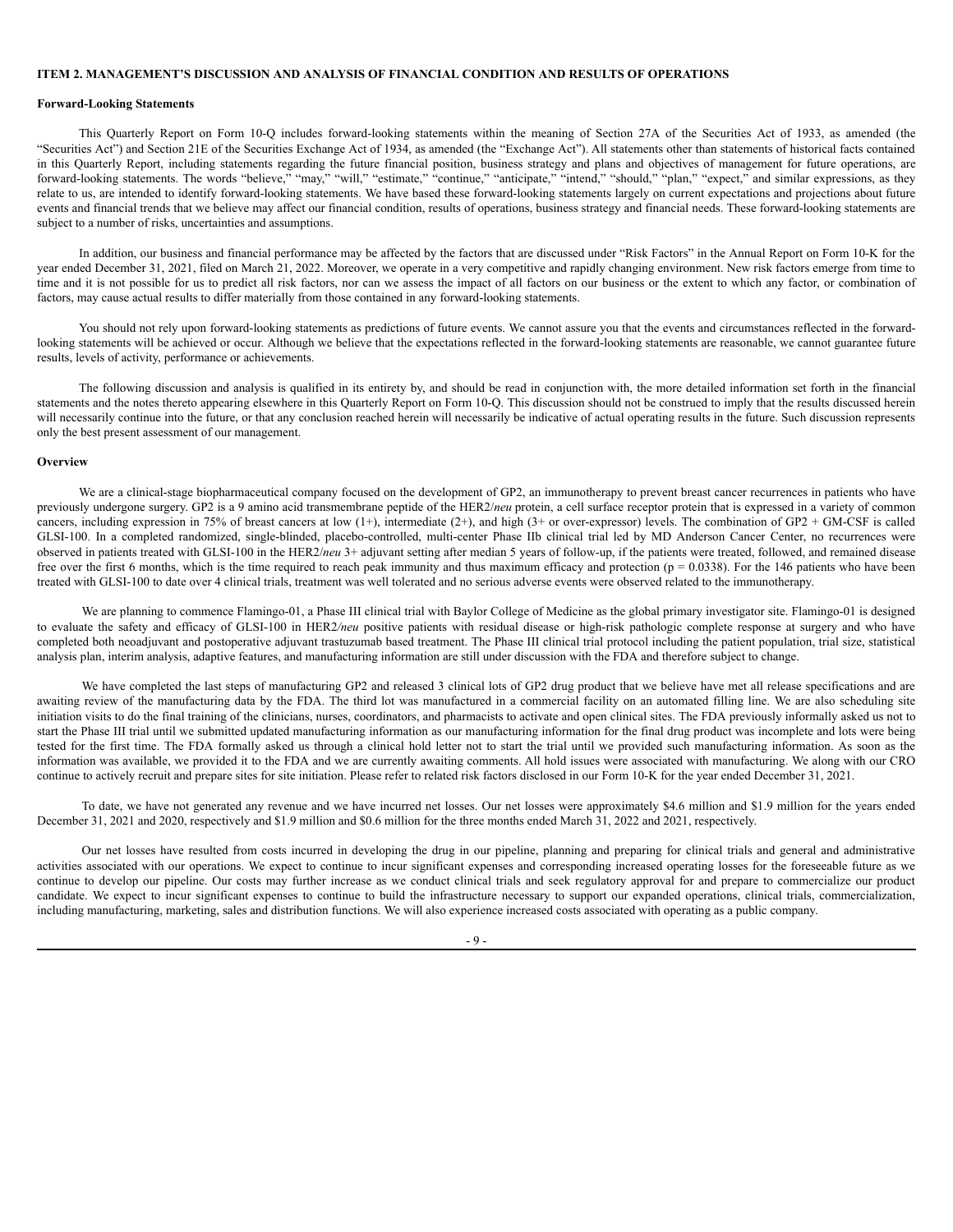#### **Results of Operations for the Three Months Ended March 31, 2022 and 2021**

#### *Research and Development Expenses*

Research and development expenses increased by \$1,378,844, or 489%, to \$1,660,821 for the three months ended March 31, 2022 from \$281,977 for the three months ended March 31, 2021. The increase was primarily the result of an increase in cash compensation, clinical, and manufacturing expenses.

#### *General and Administrative Expenses*

General and administrative expenses increased by \$9,753, or 3%, to \$328,382 for the three months ended March 31, 2022 from \$318,629 for the three months ended March 31, 2021.

#### **Liquidity and Capital Resources**

Since our inception in 2006, we have devoted most of our cash resources to research and development and general and administrative activities. We have not yet achieved commercialization of our product and have a cumulative net loss from our operations. We will continue to incur net losses for the foreseeable future. Our financial statements have been prepared assuming that we will continue as a going concern.

We will require additional capital to meet our long-term operating requirements. We expect to raise additional capital through the sale of equity and/or debt securities; however, there is no assurance that we will be successful at raising additional capital in the future. If our plans are not achieved and/or if significant unanticipated events occur, we may have to further modify our business plan, which may require us to raise additional capital. As of March 31, 2022 and December 31, 2021, our principal source of liquidity was our cash, which totaled \$19,743,096 and \$27,204,269, respectively, and additional loans and accrued unreimbursed expenses from related parties. Historically, our principal sources of cash have included proceeds from the sale of common stock and preferred stock and related party loans. Our principal uses of cash have included cash used in operations. We expect that the principal uses of cash in the future will be for continuing operations, funding of research and development, including our clinical trials, and general working capital requirements.

#### *Cash Flow Activities for the Three Months Ended March 31, 2022 and 2021*

We incurred net losses of \$1,969,628 and \$597,008 during the three month periods ended March 31, 2022 and 2021, respectively. The increase was primarily the result of an increase in cash compensation, clinical, and manufacturing expenses.

#### *Operating Activities*

Net cash used in operating activities was \$1,947,462 for the three months ended March 31, 2022 and \$528,270 for the three months ended March 31, 2021.

#### *Investing Activities*

We did not use or generate cash from investing activities during the three months ended March 31, 2022 and March 31, 2021.

$$
-10 -
$$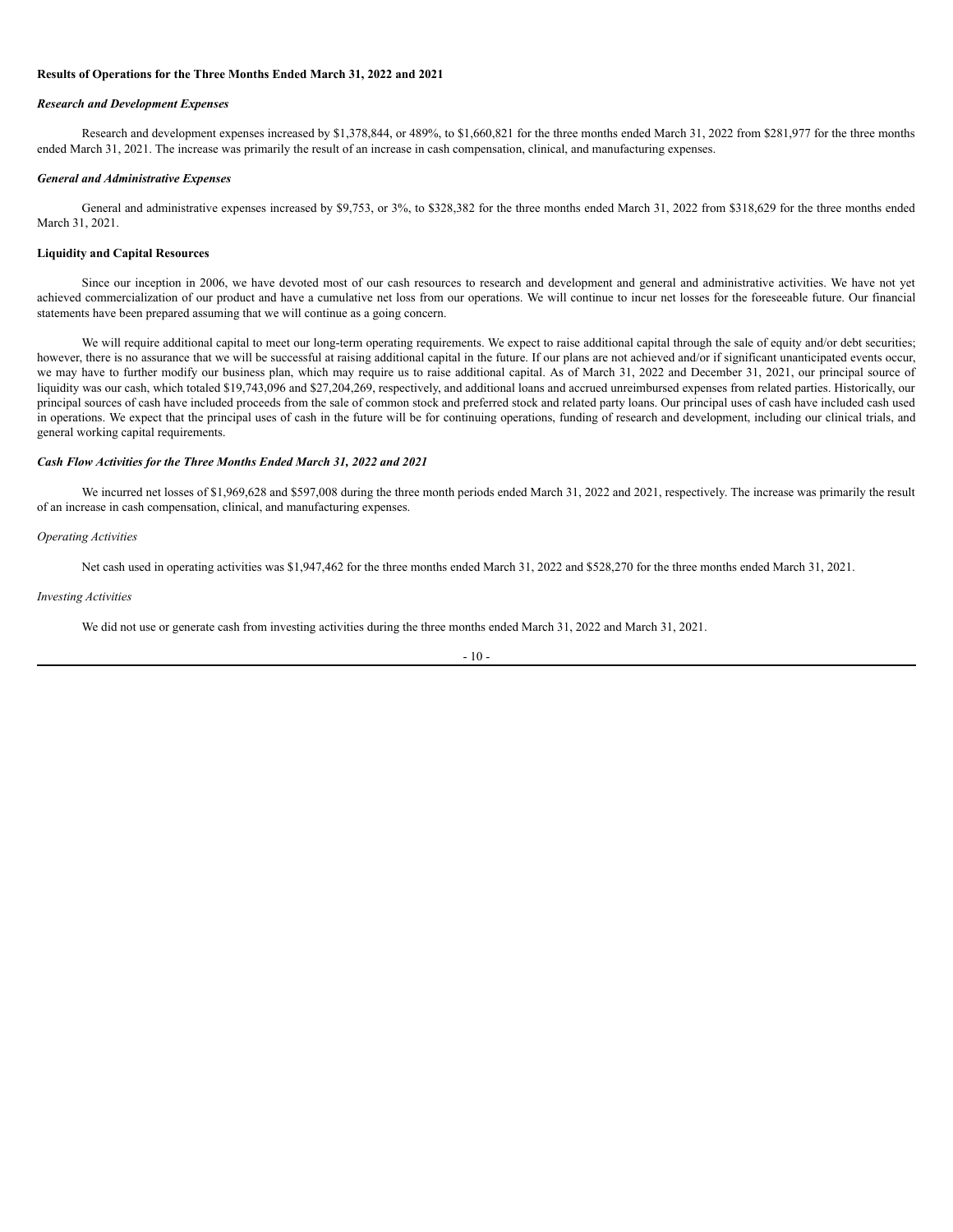#### *Financing Activities*

We used a total of \$5,513,711 cash for the stock buy back program, net of costs, during the three months ended March 31, 2022 and used and generated cash netting a total of \$2,272,846 from financing activities during the three months ended March 31, 2021.

#### **Contractual Obligations and Commitments**

As of March 31, 2022, we did not have any material contractual obligations, other than employment and shareholder agreements, license for GP2 from HJF, and manufacturing and clinical trial obligations related to the planned Phase III clinical trial.

#### **Off-Balance Sheet Arrangements**

As of March 31, 2022, we did not have any off-balance sheet arrangements as described by Item 303(a)(4) of Regulation S-K.

#### **Critical Accounting Policies and Estimates**

Our financial statements are prepared in conformity with U.S. GAAP, which require the use of estimates, judgments and assumptions that affect the reported amounts of assets and liabilities, the disclosure of contingent liabilities at the date of the financial statements, and the reported amounts of expenses in the periods presented.

On an ongoing basis, we evaluate our estimates and judgments, including those related to accrued expenses and stock-based compensation. We base our estimates on historical experience and on various other assumptions that we believe to be reasonable under the circumstances, the results of which form the basis for making judgments about the carrying values of assets and liabilities and the reported amounts of expenses that are not readily apparent from other sources. Actual results could differ from those estimates, particularly given the significant social and economic disruptions and uncertainties associated with the ongoing coronavirus pandemic and the COVID-19 control responses.

#### **Recent Accounting Pronouncements**

As of December 31, 2021, there were no recent accounting pronouncements applicable to our business.

### **JOBS Act**

On April 5, 2012, the JOBS Act was enacted. Section 107 of the JOBS Act provides that an "emerging growth company" can take advantage of the extended transition period provided in Section 7(a)(2)(B) of the Securities Act of 1933, as amended ("Securities Act") for complying with new or revised accounting standards. In other words, an "emerging growth company" can delay the adoption of certain accounting standards until those standards would otherwise apply to private companies.

We have chosen to take advantage of the extended transition periods available to emerging growth companies under the JOBS Act for complying with new or revised accounting standards until those standards would otherwise apply to private companies provided under the JOBS Act. As a result, our financial statements may not be comparable to those of companies that comply with public company effective dates for complying with new or revised accounting standards.

Subject to certain conditions set forth in the JOBS Act, as an "emerging growth company," we intend to rely on certain of these exemptions, including, without limitation, (i) providing an auditor's attestation report on our system of internal controls over financial reporting pursuant to Section 404(b) of the Sarbanes-Oxley Act and (ii) complying with any requirement that may be adopted by the Public Company Accounting Oversight Board ("PCAOB") regarding mandatory audit firm rotation or a supplement to the auditor's report providing additional information about the audit and the financial statements, known as the auditor discussion and analysis. We will remain an "emerging growth company" until the earliest of (i) the last day of the fiscal year in which we have total annual gross revenues of \$1.07 billion or more; (ii) the last day of our fiscal year following the fifth anniversary of the date of the completion of our initial public offering; (iii) the date on which we have issued more than \$1 billion in nonconvertible debt during the previous three years; or (iv) the date on which we are deemed to be a large accelerated filer under the rules of the SEC.

#### <span id="page-10-0"></span>**ITEM 3. QUANTITATIVE AND QUALITATIVE DISCLOSURES ABOUT MARKET RISK**

We are a smaller reporting company, as defined by Rule 12b-2 of the Securities Exchange Act of 1934, as amended, and are not required to provide the information required under this Item 3.

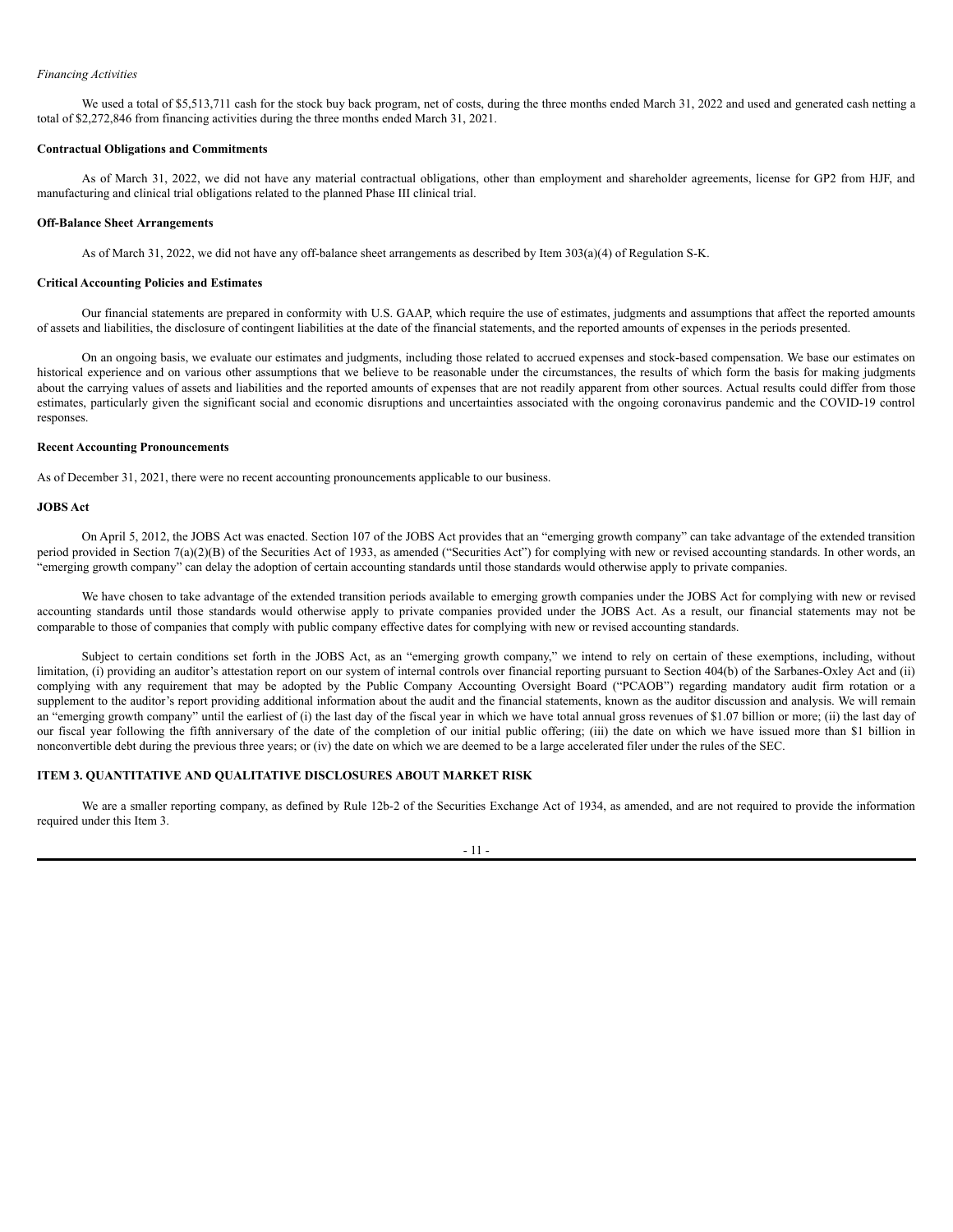#### <span id="page-11-0"></span>**ITEM 4. CONTROLS AND PROCEDURES**

#### **Disclosure Controls and Procedures**

We maintain "disclosure controls and procedures," as defined in Rule 13a-15(e) and Rule 15d-15(e) under the Exchange Act that are designed to ensure that information required to be disclosed by a company in the reports that it files or submits under the Exchange Act is recorded, processed, summarized and reported, within the time periods specified in the SEC's rules and forms. Disclosure controls and procedures include, without limitation, controls and procedures designed to ensure that information required to be disclosed by a company in the reports that it files or submits under the Exchange Act is accumulated and communicated to our management, including our principal executive and principal financial officers, as appropriate to allow timely decisions regarding required disclosure.

Our management, with the participation of our principal executive officer and principal accounting and financial officer, has evaluated the effectiveness of our disclosure controls and procedures (as defined in Rules 13a-15(e) and 15d-15(e) under the Exchange Act), as of the end of the period covered by this Quarterly Report on Form 10-Q. Based on such evaluation, our principal executive officer and principal accounting and financial officer has concluded that as of March 31, 2022, our disclosure controls and procedures were not effective as of such date as a result of material weaknesses in our internal control over financial reporting due to inadequate segregation of duties within account processes due to limited personnel and insufficient written policies and procedures for accounting, IT and financial reporting and record keeping. Under the direction of our principal executive officer and principal financial and accounting officer, we are developing a plan to remediate the material weaknesses.

#### **Changes in Internal Control over Financial Reporting**

There was no change in our internal control over financial reporting during our most recent fiscal quarter that materially affected, or are reasonably likely to materially affect, our internal control over financial reporting.

#### **Limitations on Effectiveness of Controls and Procedures**

Our disclosure controls and procedures are designed to provide reasonable assurance of achieving their objectives as specified above. Management does not expect, however, that our disclosure controls and procedures will prevent or detect all errors and fraud. Any control system, no matter how well designed and operated, is based upon certain assumptions and can provide only reasonable, not absolute, assurance that its objectives will be met. Further, no evaluation of controls can provide absolute assurance that misstatements due to error or fraud will not occur or that all control issues and instances of fraud, if any, within the Company have been detected.

#### **PART II. OTHER INFORMATION**

#### <span id="page-11-2"></span><span id="page-11-1"></span>**ITEM 1. LEGAL PROCEEDINGS**

From time to time, we may be subject to litigation and claims arising in the ordinary course of business. We are not currently a party to any material legal proceedings and we are not aware of any pending or threatened legal proceeding against us that we believe could have a material adverse effect on our business, operating results, cash flows or financial condition.

#### <span id="page-11-3"></span>**ITEM 1A. RISK FACTORS**

There have been no material changes from the risk factors disclosed in our Form 10-K for the year ended December 31, 2021.

# <span id="page-11-4"></span>**ITEM 2. UNREGISTERED SALES OF EQUITY SECURITIES AND USE OF PROCEEDS**

None**.**

#### <span id="page-11-5"></span>**ITEM 3. DEFAULTS UPON SENIOR SECURITIES**

None.

# <span id="page-11-6"></span>**ITEM 4. MINE SAFETY DISCLOSURES**

Not applicable.

#### <span id="page-11-7"></span>**ITEM 5. OTHER INFORMATION**

None.

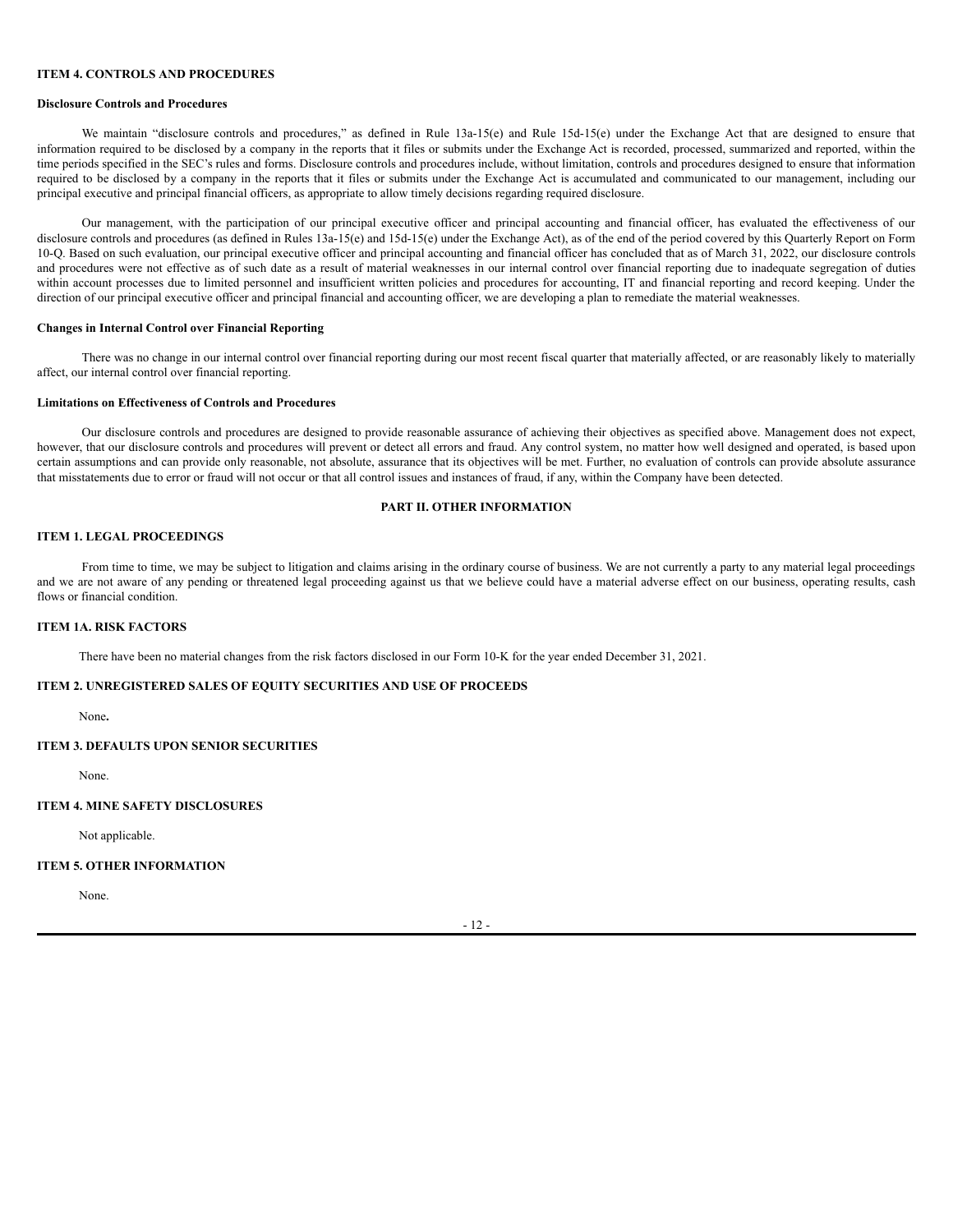# <span id="page-12-0"></span>**ITEM 6. EXHIBITS**

| Exhibit<br>Number | <b>Description of Exhibit</b>                                                                                                                                                                       |
|-------------------|-----------------------------------------------------------------------------------------------------------------------------------------------------------------------------------------------------|
| 31.1              | Certification of Chief Executive Officer and Principal Financial and Accounting Officer required by Rule 13a-14(a)/15d-14(a) under the Exchange Act.                                                |
| 32.1              | Certification of Chief Executive Officer and Principal Financial and Accounting Officer pursuant to 18 U.S.C Section 1350, as adopted pursuant to Section 906<br>of the Sarbanes-Oxley Act of 2002. |
| 101.INS           | Inline XBRL Instance Document                                                                                                                                                                       |
| 101.SCH           | Inline XBRL Taxonomy Extension Schema                                                                                                                                                               |
| 101.CAL           | Inline XBRL Taxonomy Extension Calculation Linkbase                                                                                                                                                 |
| $101$ .LAB        | Inline XBRL Taxonomy Extension Labels Linkbase                                                                                                                                                      |
| 101.PRE           | Inline XBRL Taxonomy Extension Presentation Linkbase                                                                                                                                                |
| 101.DEF           | Inline XBRL Taxonomy Extension Definition Linkbase                                                                                                                                                  |
| 104               | Cover Page Interactive Data File - the cover page from the Registrant's Quarterly Report on Form 10-Q for the quarter ended March 31, 2022 is formatted in<br>Inline XBRL                           |

- 13 -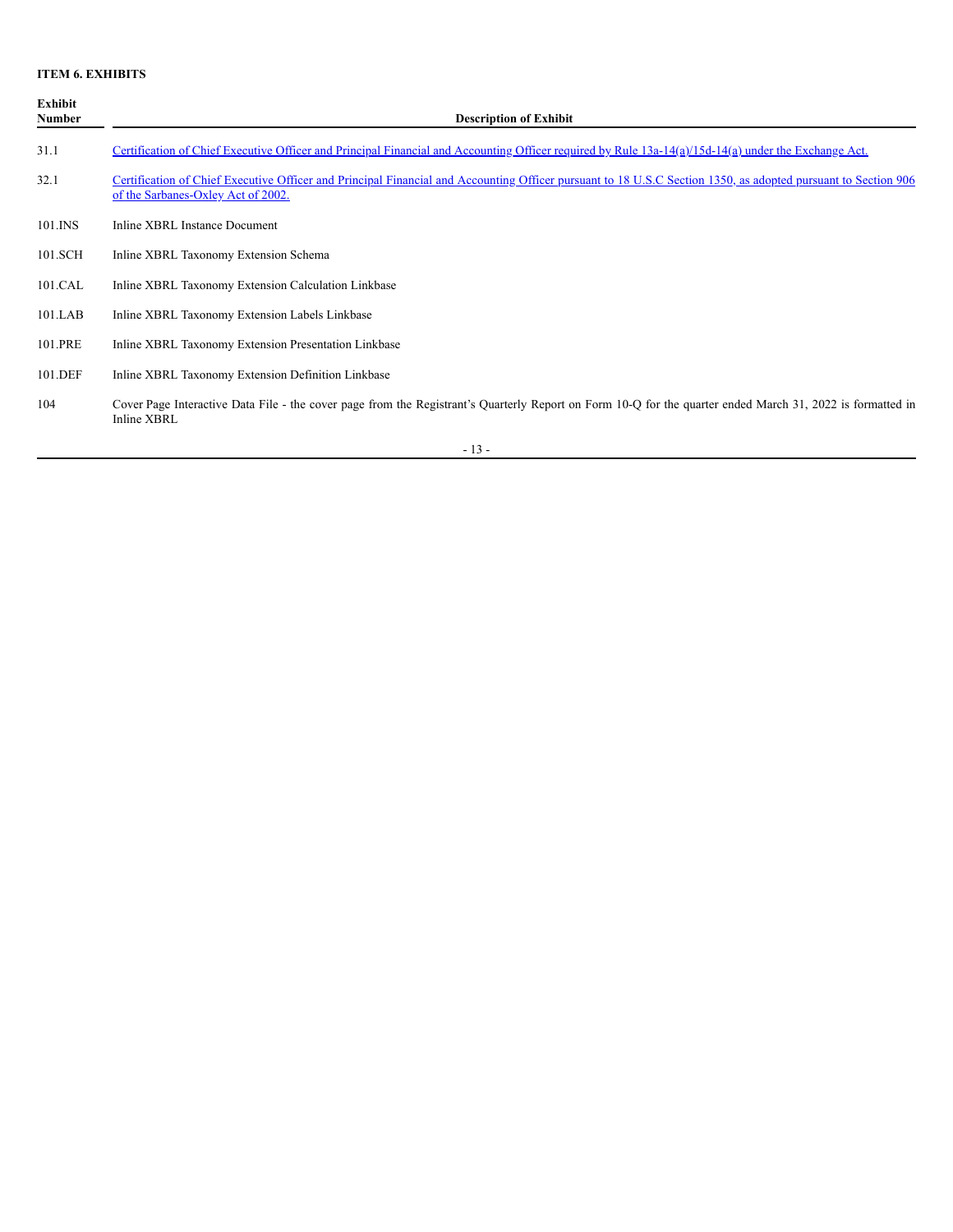## **SIGNATURES**

<span id="page-13-0"></span>Pursuant to the requirements of the Securities Exchange Act of 1934, the registrant has duly caused this report to be signed on its behalf by the undersigned, thereunto duly authorized.

GREENWICH LIFESCIENCES, INC.

May 20, 2022 By: */s/ Snehal Patel* Snehal Patel

Chief Executive Officer (Principal Executive Officer and Principal Accounting and Financial Officer)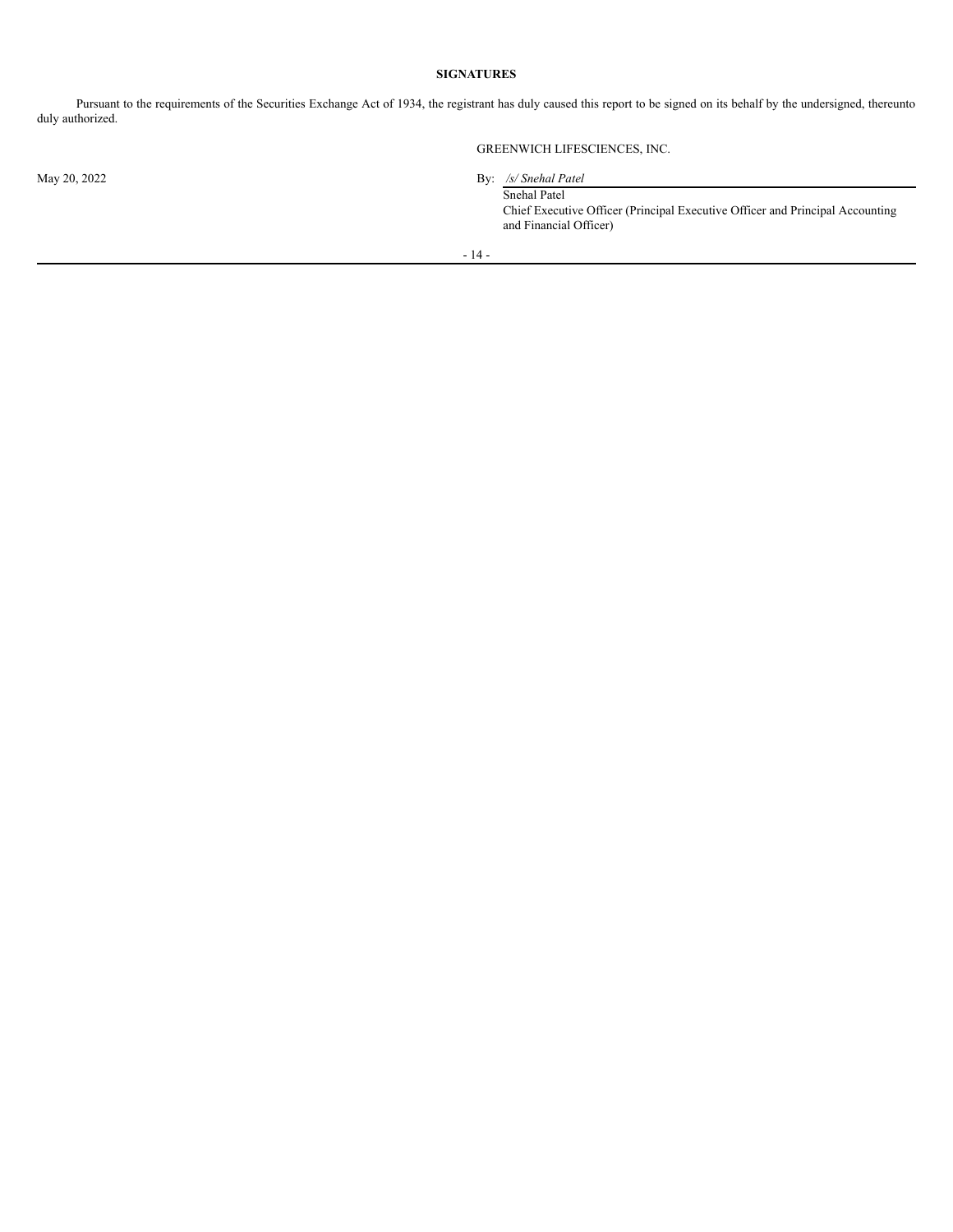# **Certification of Chief Executive Officer and Principal Financial and Accounting Officer of Greenwich LifeSciences, Inc. Pursuant to Section 302 of the Sarbanes-Oxley Act of 2002**

I, Snehal Patel, certify that:

- 1. I have reviewed this quarterly report on Form 10-Q of Greenwich LifeSciences, Inc.;
- Based on my knowledge, this report does not contain any untrue statement of a material fact or omit to state a material fact necessary to make the statements made, in light of the circumstances under which such statements were made, not misleading with respect to the period covered by this report;
- 3. Based on my knowledge, the financial statements, and other financial information included in this report, fairly present in all material respects the financial condition, results of operations and cash flows of the registrant as of, and for, the periods presented in this report;
- 4. The registrant's other certifying officer and I are responsible for establishing and maintaining disclosure controls and procedures (as defined in Exchange Act Rules 13a-15(e) and 15d-15(e)) and internal control over financial reporting (as defined in Exchange Act Rules 13a-15(f) and 15(d)-15(f)) for the registrant and have:
	- a. Designed such disclosure controls and procedures, or caused such disclosure controls and procedures to be designed under our supervision, to ensure that material information relating to the registrant, including its consolidated subsidiaries, is made known to us by others within those entities, particularly during the period in which this report is being prepared;
	- b. Designed such internal control over financial reporting, or caused such internal control over financial reporting to be designed under our supervision, to provide reasonable assurance regarding the reliability of financial reporting and the preparation of financial statements for external purposes in accordance with generally accepted accounting principles;
	- c. Evaluated the effectiveness of the registrant's disclosure controls and procedures, and presented in this report our conclusions about the effectiveness of the disclosure controls and procedures, as of the end of the period covered by this report based on such evaluation; and
	- d. Disclosed in this report any change in the registrant's internal control over financial reporting that occurred during the registrant's most recent fiscal quarter (the registrant's fourth fiscal quarter in the case of an annual report) that has materially affected, or is reasonably likely to materially affect, the registrant's internal control over financial reporting; and
- 5. The registrant's other certifying officer and I have disclosed, based on our most recent evaluation of internal control over financial reporting, to the registrant's auditors and the audit committee of the registrant's board of directors (or persons performing the equivalent functions):
	- a. All significant deficiencies and material weaknesses in the design or operation of internal control over financial reporting which are reasonably likely to adversely affect the registrant's ability to record, process, summarize and report financial information; and
	- b. Any fraud, whether or not material, that involves management or other employees who have a significant role in the registrant's internal control over financial reporting.

May 20, 2022 */s/ Snehal Patel*

Snehal Patel, Chief Executive Officer (Principal Executive Officer and Principal Financial and Accounting Officer)